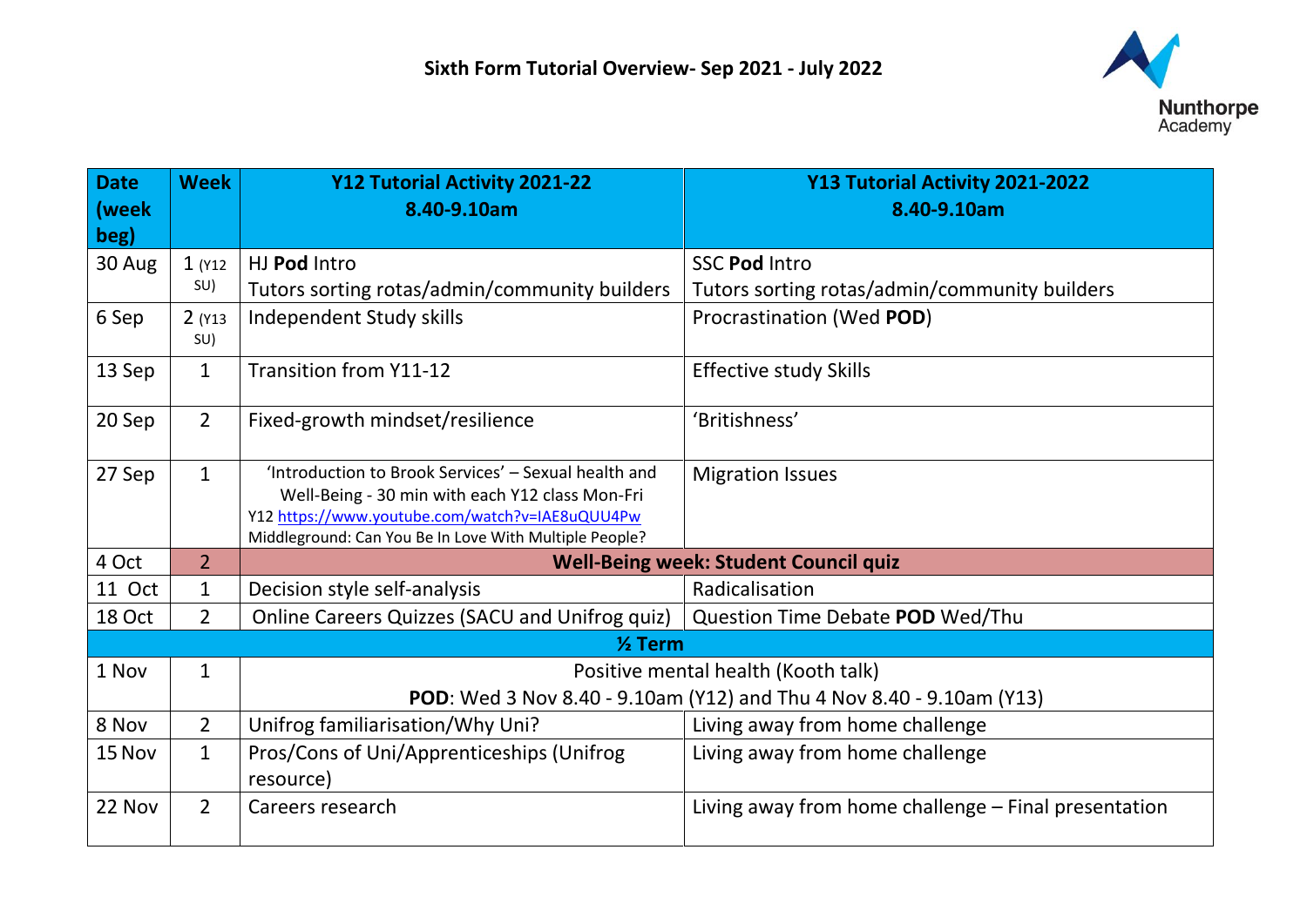

| 29 Nov                   |  | Widening participation and Unifrog search                                | <b>Taking Offence</b> |
|--------------------------|--|--------------------------------------------------------------------------|-----------------------|
| 6 Dec                    |  | <b>Well being week</b>                                                   |                       |
|                          |  | ('Healthy Relationships' 30 min with each Y12 class from Brook Services) |                       |
|                          |  |                                                                          |                       |
| 13 Dec                   |  | Xmas activities                                                          | Xmas activities       |
| <b>Christmas Holiday</b> |  |                                                                          |                       |
|                          |  |                                                                          |                       |

| Thu 11 Nov 2021 | 11.30am | Y13 | <b>Road safety</b> |
|-----------------|---------|-----|--------------------|
| Fri 3 Dec 2021  | 11.30am |     | Y12 Fire Safety    |
| Thu 10 Mar 2021 | 11.30am | Y13 | Drugs/alcohol      |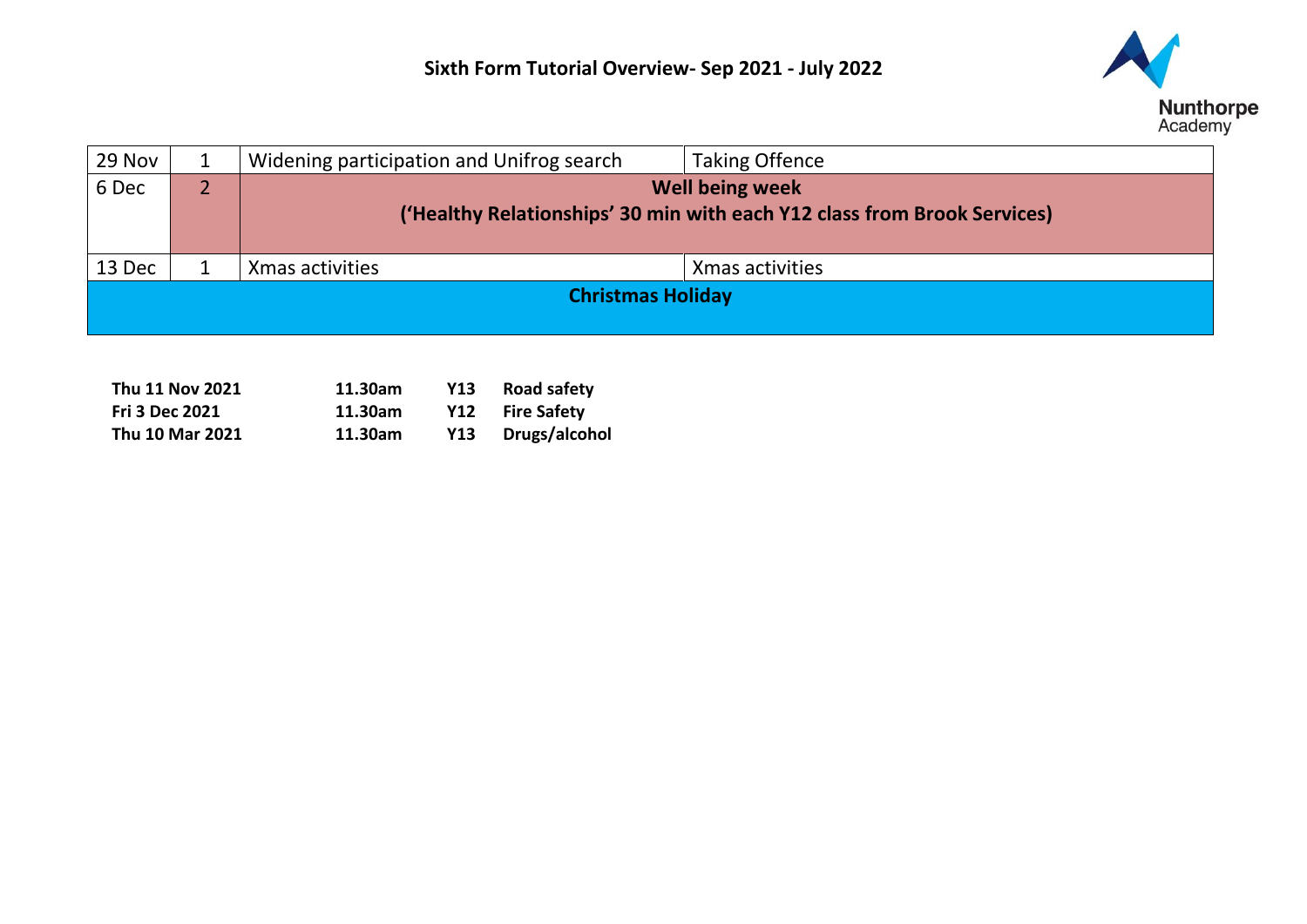

| <b>Date</b>           | <b>Week</b>    | Y12 Tutorial Activity 2021-22                         | Y13 Tutorial Activity 2021-2022       |
|-----------------------|----------------|-------------------------------------------------------|---------------------------------------|
| 3 Jan                 | $\overline{2}$ | Application form lesson                               | Inter form Debate                     |
| 10 Jan                | 1              | Personal statement                                    | Inter form Debate                     |
| 17 Jan                | $\overline{2}$ | Personal statement                                    | Inter form Debate in POD              |
| 24 Jan                | 1              | Personal statement continuation                       |                                       |
| 31 Jan                | $\overline{2}$ | Work Experience prep on Unifrog                       | <b>Student Finance/UCAS reminders</b> |
| 7 Feb                 | $\overline{1}$ | <b>Well being week</b>                                |                                       |
| 14 Feb                | $\overline{2}$ | <b>Work Experience Week</b>                           | Politics Part 1                       |
| Feb % term            |                |                                                       |                                       |
| 28 Feb                | $\mathbf 1$    | Interview preparation                                 | <b>Politics Part 2</b>                |
| 7 Mar                 | $\overline{2}$ | Generation Z/Post-Millenials – implications for       | Life Skills practicals                |
|                       |                | students today                                        |                                       |
| 14 Mar                | $\mathbf 1$    | Social Media issues                                   | Life Skills practicals                |
| 21 Mar                | $\overline{2}$ | Well being week (Stress Management - Northumbria Uni) |                                       |
|                       |                | 'LGBTQ+' 30 min with each Y12 class plus a stand      |                                       |
|                       |                |                                                       |                                       |
| 28 Mar                | 1              | Privilege                                             | Life Skills practicals                |
| 4 April               | $\overline{2}$ | Y13 meetings with Y12s on Uni courses/Apprenticeships |                                       |
| <b>Easter Holiday</b> |                |                                                       |                                       |